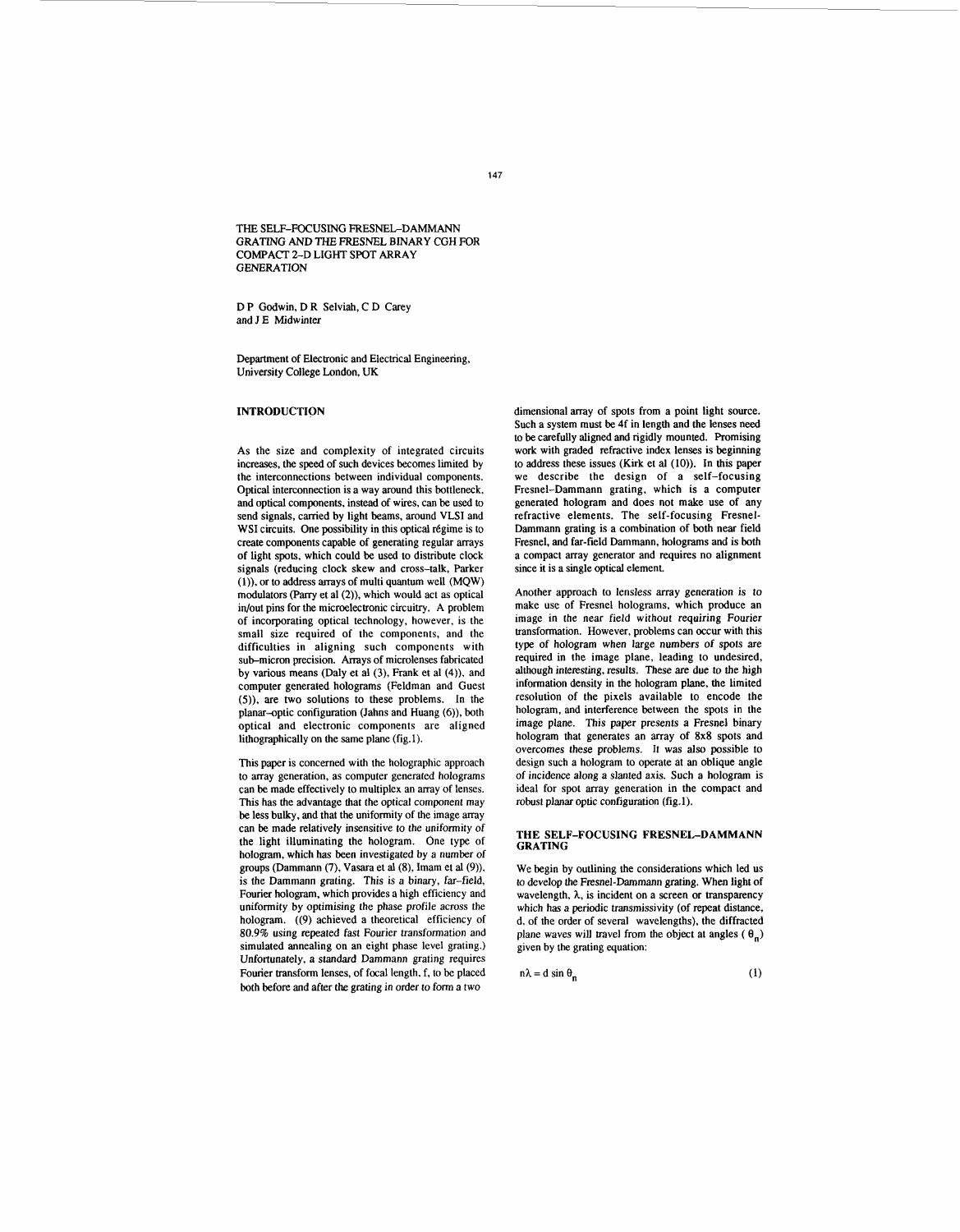where the diffraction order, n is an integer. If a lens of focal length, f, is placed after the object, these waves are bought to a focus in the focal plane of the lens. (The form of the transmissivity within one period determines the overall intensity envelope of the spots in the focal plane.) The spacing, **s,** of the diffraction orders in the image is given approximately (because  $\sin \theta_1 \approx s / f$  for small  $\theta_1$ ) by:

 $s = \mathbf{I} \wedge \mathbf{I} \mathbf{a}$  (2)

The lens is acting as a Fourier transform element and is converting the angular distribution into a spatial distribution. Such **an** operation can also be performed by a lens when the lens is placed closely in contact with the periodically transparent object. Although the complex light field in the focal plane of the lens will be multiplied by a quadratic phase factor, the intensity distribution will correctly take the form of the Fourier transform. Now consider what would occur if two such periodic transparencies were placed orthogonally i.e. crossed and placed in contact with the lens. By a similar argument a two-dimensional, albeit non-uniform, regular array of light spots would result. Now, if the object is replaced by a Dammann phase grating and if, instead of a refractive lens, a binary phase Fresnel zone plate (Fzp) were **used** for the focusing, we may imagine a situation in which the **FZP** is placed right up against the Dammann grating. In this case, the whole structure would generate a regular array of uniform-intensity light **spots,** of limited extent, in the focal plane of the **FZP** (due to the nature of the diffraction orders produced by a Dammann grating). This situation is equivalent to one in which the grating and **FZP** are fused into a single element, such that the total phase shift at any point on the element is equal to the sum of the phase shifts that would have been induced by the combination of the FZP and the grating at that point. In this way, we can make a single element, self-focusing Fresnel-Dammann grating, which requires no alignment.

The self-focusing Fresnel-Dammann grating (SFD) presented in this paper is based on a separable, two dimensional Dammann grating, created using crossing points taken from Morrison (11). The ten crossing points **used,** defined a grating to give **an** 8x8 spot array, and the repeat distance, d, for this structure was 101.248  $\mu$ m in both the x- and y-directions. The crossing points were calculated by Momson to suppress every even order (including the zeroth), and all orders above the sixteenth. The grating was computer generated as a  $3.174 \times 3.174$  mm array of 2 um square pixels, **and** stored **as** a binary file, each bit representing a pixel (0 for a zero phase change, and 1 for  $\pi$ ).

In the same way, a Fresnel zone plate was generated and stored. Its size and resolution were the same as those for the grating, and its focal length, f, was 10 mm (for light of wavelength, *h,* 632.8 nm). This zone plate was used as the Fourier transform lens for the Dammann grating and, because there was a direct 1:l correspondence between the pixels in the grating and in the zone plate files, the two could be combined directly to form a single optical element. This was done by multiplying the bits of the two binary files in an exclusive-OR fashion, and producing a third binary file of the same size. The exclusive-OR operation corresponds to the combination, modulo  $2\pi$ , of two binary phase gratings.

When illuminated by a plane wave, the above SFD generates an  $8x8$  array of spots, separated by  $125 \text{ µm}$ , at a distance of 10 mm from the SFD plane. This spot spacing is twice that given by eqn. (2), because the Dammann structure used eliminates every even grating order. Another point to consider in the design of the SFD, is the numerical aperture of the Fresnel lens. This must be large enough to image all of the points in the array, and results in the condition that the image array must lie within an area equal to that of the Fresnel lens. This can be used to advantage by choosing the size of the SFD to be just large enough to accommodate the desired output array, and small enough that higher orders of diffraction are suppressed. The SFD pattem can be seen in fig.2, and its output, when illuminated by a plane wave from a HeNe laser, can be seen in fig.3. The SFD used to obtain the output shown in fig.3 was an amplitude and not a phase hologram. The manufacture of a phase hologram would give **an** output contrast and efficiency rather better than that shown in the figure. A drawback of using a simple binary zone plate to focus the Dammann output, is that the increased efficiency of the grating is lost to the multiple foci of the Fresnel lens. However, combining the grating with a multi-level Fresnel zone plate could, in principle, eliminate this problem. Similarly, multi-level Dammann gratings could be combined with multi-level Fresnel zone plates.

An interesting property of the SFD is the wavelength independence (to first order) of the spot spacing -as the wavelength of the incident light increases, the focal length of the Fresnel zone plate decreases, whilst being compensated by the increased dispersion of the Dammann grating. Now we will present a first order analysis of this effect. If we consider first the construction of the zones in a Fresnel zone plate (fig.4), we can obtain an exact expression for its focal length, f, in terms of the size of the first zone. In fig.4, the phase difference,  $\delta\phi$ , between the origin and a point a distance, **r,** from the origin (in the plane of the zone plate) due to a wave emanating from a point source a distance, f, away from this plane, is given by:

$$
\delta \phi = k \{ \sqrt{(r^2 + f^2)} - f \}
$$
 (3)

If R (the size of the first zone) is defined as the value of  $r$  when  $\delta\phi = \pi$ , then we may write f in terms of R: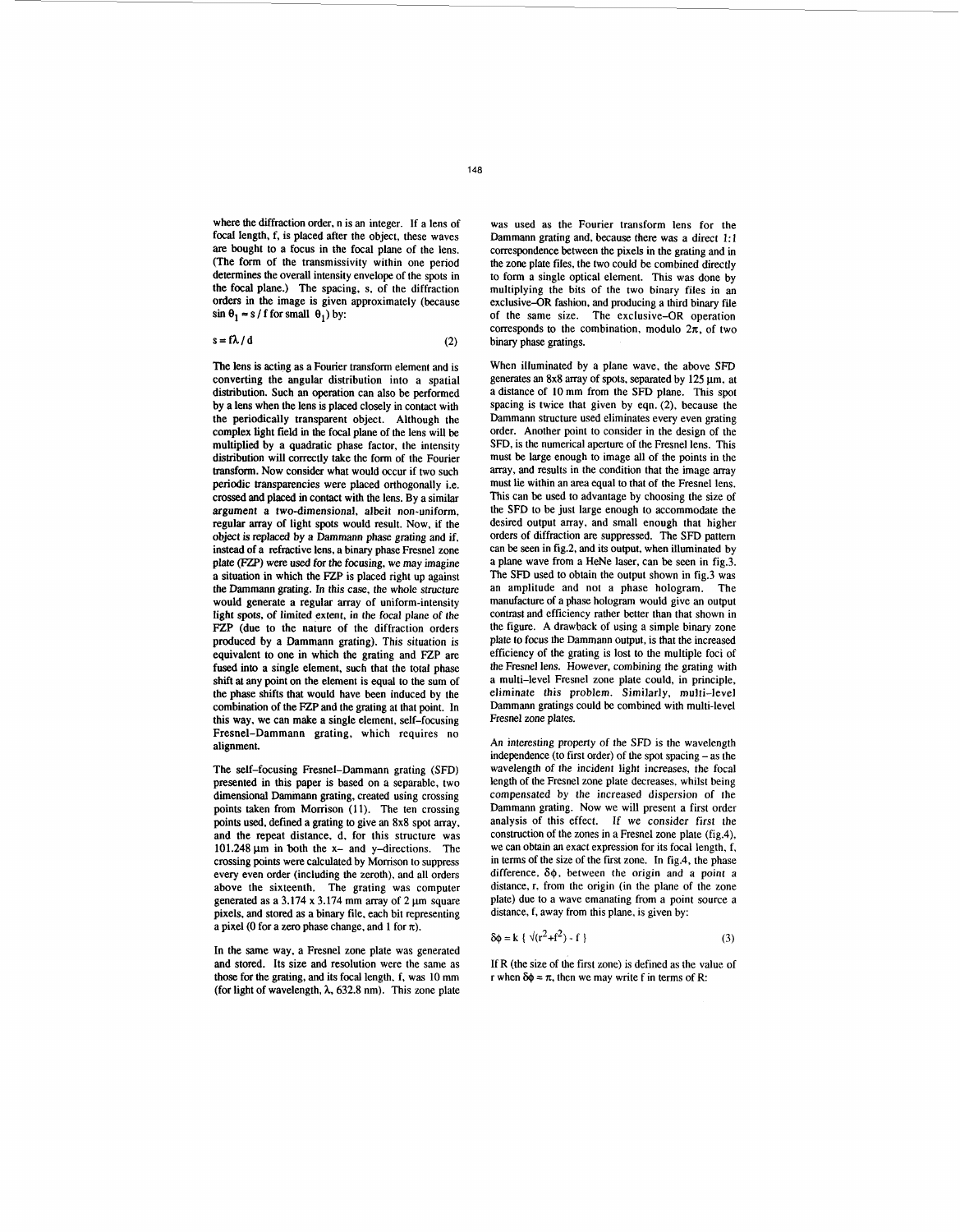$f = (4R^2 - \lambda^2)/4\lambda$  (4)

Considering now the spots diffracted from a periodic structure with a repeat distance, d, (bought to a focus by a lens of focal length, f, which is positioned against the grating, fig.5), we can see that, from the grating eqn.  $(1)$ :

$$
\sin \theta_n = n\lambda / d \tag{5}
$$

and, therefore, that:

$$
x_n = f \tan \theta_n = f \left( n\lambda / \sqrt{d^2 - n^2 \lambda^2} \right)
$$
 (6)

where  $x_n$  is the position of the n<sup>th</sup> order diffracted spot. Combining the properties of the zone plate and the grating, by substituting eqn. **(2)** into eqn. (4), we can get the following exact expression for the position of the spots in the image plane:

$$
x_n = (nR^2 / d) \{1 - (\lambda / 2R)^2\} / \sqrt{\{1 - (n\lambda / d)^2\}}
$$
 (7)

Expanding this equation to  $O(\lambda^2)$  using the binomial expansion, we get the following approximate expression for  $x_n$ , when  $n\lambda \ll d$ :

$$
x_n \approx (nR^2 / d) [1 + \lambda^2 \{ (n^2 / 2d^2) - (1/4R^2) \} ]
$$
 (8)

Provided, in addition, that  $\lambda \ll R$ , then  $x_n \approx (nR^2/d)$ , and the spot spacing is independent of the wavelength.  $\lambda$ .  $(R \approx 80 \,\mu\text{m}$  in our case.) As long as the wavelength-dependent focal plane shifts are not critical, this property of the SFD could be very useful. (From (4),  $\delta f / f \approx -\delta \lambda / \lambda$ .) For instance, an SFD might be designed to act **as** a wavelength multiplexed fanout coupler to address fibre-optic bundles.

## **HIGH FANOUT FRESNEL HOLOGRAMS**

Another approach to lensless array generation is to design a suitable Fresnel hologram (Kawai and Kohga (12), Kress and Lee (13)). This can be done simply. by calculating the interference pattern at the hologram plane between waves diverging from the desired input beam and waves converging to the desired image array. In our calculation we ignored the amplitude variations of the interference fringes over the hologram plane, and considered only the phase profile. The phase difference in the hologram plane,  $\delta \phi(x,y)$ , between reference and image waves was given by:

$$
\delta\phi(x,y) = \phi_r(x,y) - \phi_o(x,y)
$$
  
=  $\phi_r(x,y) - \tan^{-1}\left\{\frac{\sum_i \sin \phi_i(x,y)}{\sum_i \cos \phi_i(x,y)}\right\}$  (9)

where x and y are coordinates in the hologram plane.

and all  $\phi$ s represent phases in the hologram plane;  $\phi$  is the phase of the reference beam,  $\phi_{0}$  is the phase of the image array taken as a whole, and the  $\phi_i$  are the phases of the individual light spots, *i,* in the image. The hologram is stored as a binary pattem such that, when  $\cos \delta \phi \ge 0$ , 1 is stored, and when  $\cos \delta \phi < 0$ , 0 is stored.

The geometry used in our case may be seen in fig.6. The reference was a point source, situated away from the hologram at twice the hologram's "focal length"  $(2f)$ . The image array was symmetric about an axis through the reference source and the centre of the hologram, and this axis made an angle of *8* with the hologram normal. The image was formed at a distance of 2f from the hologram. Two holograms were generated, one for an incident angle,  $\theta$ , of  $0^{\circ}$ , and the other for an angle of 30'. The latter was used in the planar-optic configuration of fig. 1. Both holograms were designed with a pixel size of  $2 \mu m$ , and produced an 8x8 array of spots separated by  $125 \mu m$  when illuminated by a plane beam of light. Laser light of wavelength 632.8 nm was used in the *0'* case, and a spatially coherent white light source (formed by passing white light through a pinhole) was used **for** the 30' hologram. The 0' hologram had a focal length of 10 mm, and measured  $3.174 \times 3.174$  mm, whilst the 30° design had a focal length (at 632.8 nm) of 13.856 mm, measured 2.386 x 2.066 mm and was designed for use in glass of refractive index 1.457.

As mentioned above. high information density in the hologram plane (requiring detail in the hologram finer than the pixel size), and interference between **spots** in the image plane, can lead to undesirable results **in** such holograms. To overcome these problems, we adjusted the relative phases of the spots in the image array. This corresponds merely to adding **a** constant phase term  $(\phi_i^0)$  to each of the  $\phi_i$  in eqn. (9). If the function of the image array depends only on the amplitude of the spots, and not on their phases, we can choose any set of  $\phi^0$  we and not on their phases, we can choose any set of  $\phi_i^0$  we like, without affecting, in theory, the image produced. In practice, however, our choice of  $\phi_i^0$  can be very important because each image spot has higher orders of diffraction associated with it, and these interfere with the other image spots. **If** we arrange for these higher diffraction orders to interfere destructively, we can ensure that the image array is the one we expect. The choice of the  $\phi_i^0$  also affects the hologram pattern, and should be chosen to ensure that the spatial frequencies in the hologram do not require too high a resolution from the hologram writer. We have chosen two sets of  $\phi_i^0$ : in the first set, the  $\phi_i^0$  are such that the phase due to each spot is zero at the origin of the hologram plane, and in the second set, the  $\phi_i^0$  were randomised. The first choice was arbitrary, and was originally made for convention, so that hologram patterns could be compared. The second choice was made with the express intention of causing destructive interference between the unwanted diffraction orders, thereby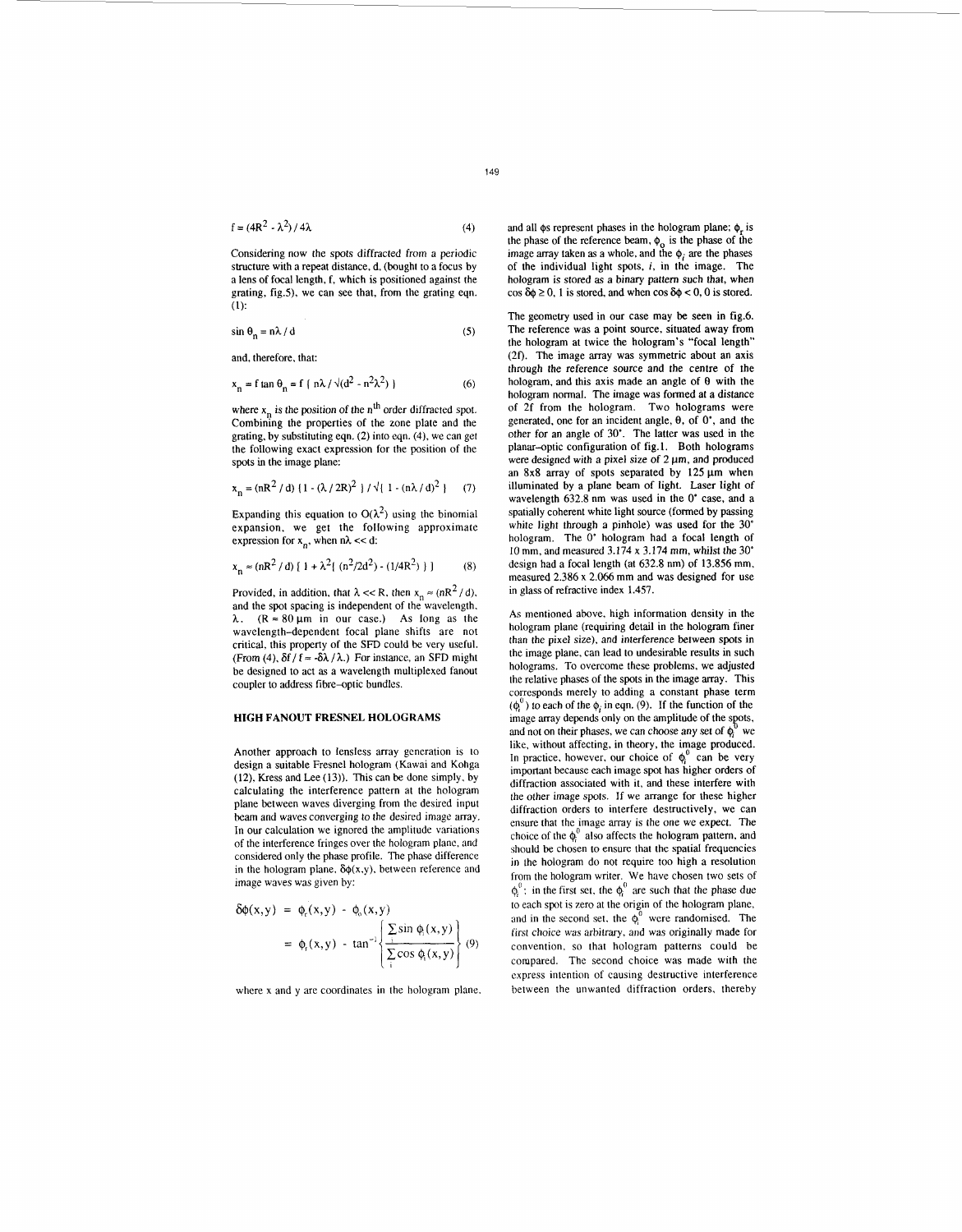increasing the efficiency of the hologram. The performance of the two sets of  $\phi_i^0$  for the 0<sup>°</sup> hologram is compared in fig.7 (as before, amplitude holograms were used, **as** these were all that were available at the time of **Writing).** *As can* **be** seen, the non-random *set* of **4'** is **a** rather **poor** choice for **an** 8x8 array generator (the pattern of 8x8 spots not appearing at all), whilst the randomised **4'** allow the hologram to work successfully. Pictures of the holograms themselves may be seen in fig.8. The performance of the 30<sup>°</sup> amplitude hologram with randomised phases can be seen in fig.9. This **was** placed in **a** planar optic configuration (fig. **1)**  for this experiment and the amplitude hologram was **used** in reflection.

The dramatic change in hologram performance upon the introduction of a random set of  $\phi_i^0$ , indicates the possibility of choosing an optimum **set** which would yield a maximum diffraction efficiency and spot uniformity. This would require the use of repeated Fresnel transforms, and an optimisation algorithm such **as simdatedannealing (13).** 

#### **CONCLUSION**

We have described the design and demonstrated the performance of **two** types of lensless array generator. The Self-focusing Fresnel-Dammann grating **(SFD),**  and the Fresnel hologram. The **SFD** is based on a conventional Dammann grating, but obviates the need for extraneous Fourier transform lenses, by combining the grating with a Fresnel zone plate, in an exclusive-OR fashion. No alignment is required and no bulky or dispersive refractive elements **are** used. The **SFD** can be designed **to** suppress higher diffraction orders, and the spacing of the **spots** it produces is wavelength independent. The full efficiency of the Dammann design could be restored by combining the grating with a multi-level Fresnel lens. A multi-level Dammann **grating** could also be **used.** 

The Fresnel hologram *can* be designed for high fanout, but the design must take into account the phases of the light spots in the image array. We have demonstrated this for **an** 8x8 fanout element, where a set of random phases in the output gave rise **to** a satisfactory performance, whilst another set of phases gave an undesired, although interesting, result. It should be possible to optimise these phases to produce a more efficient hologram. We have **also** demonstrated a **30'**  slanted axis, random phase design, generating a two **dimensional** array of 8x8 **beams, used** in reflection, and operating in a multiple reflection, planar-optic configuration. This **type** of hologram will be of benefit for compact and rugged optical clock distribution and for optical addressing of modulator arrays on VLSI and WSI circuits.

# **ACKNOWLEDGEMENTS**

This work was funded by the SERC through the UCL Optoelectronic Rolling Grant. Many thanks to Mark Abbott for computer hardware aid and **to** Rutherford Electron Beam Lithographic Facility for mask fabrication.

### **REFERENCES**

1. Parker, J.W., 1991, **J. Lightwave Technol**, 9, 117-**119** 

Parry, G., Whitehead, M., Stevens, P., Rivers, A., Barnes, P., Atkinson, D., Roberts, J.S., Button, C., Woodbridge, K. and Roberts, C., 1991, <u>Physica Scripta</u>,<br>T35. 210-214

Daly, D., Stevens, R.F., Hutley, M.C. and Davies, N., **1991,** 'The manufacture of microlenses by melting photoresist", IOP Short meetings series, **30** May **1991,**  pp **23-24** 

4. Frank, M., Kufner, M. and Testorf, M., 1991, Appl. **2010 5. Feldman, M.R. and Guest, C.C., 1989,** *Optical* **5. Feldman, M.R. and Guest, C.C., 1989,** *Optical* 

Engineering, 28, 915-921

6. **Jahns, J. and Huang, A., 1989, Appl. Opt., 28, 1602-1605** 

7. Dammann, H., 1970, Optik, 31, 95-104

8. Vasara, A., Taghizadeh, M.R., Turunen, J., Westerholm, J., Noponen, E., Ichikawa, H., Miller, 7. Dammann, H., 1970, <u>Optik, 31</u>, 95-104<br>8. Vasara, A., Taghizadeh, M.R., Turunen, J.,<br>Westerholm, J., Noponen, E., Ichikawa, H., Miller,<br>J.M., Jaakkloa, T. and Kuisma, S., 1992, <u>Appl. Opt.</u>, 31,<br>3320-3336 **3320-3336** 

**9.** Imam, H., Kirk, A.G., Bird, K.D. and Hall, T.J., **1991,** "Design of multiphase level holograms", 3rd international conference on holographic systems, components and applications, **16-18** Sept. **1991,** IEE, **166-170** 

**10.** Kirk, A.G., Imam, H. and Hall, T.J., **1991,** "An efficient holographic interconnect in  $0.01 \text{ cm}^3$ ", 3rd international conference on holographic systems, components and applications, **16-18** Sept. **1991,** IEE, **161-165** 

11. Morrison, R.L., 1992, J. Opt. Soc. Am. A, 9, 464-**47 1** 

12. Kawai, *S. and Kohga, Y., 1991, Japanese J. Appl.* **Phys., 30, L2101-L2103** 

13. Kress, B.C. and Lee, S.H., **1993,** "Iterative design of computer generated Fresnel holograms for free-space optical interconnections", Optical computing topical meeting, Palm Springs, Califomia, March **16-19, 1993** Technical digest series, volume **7,** pp **22-25**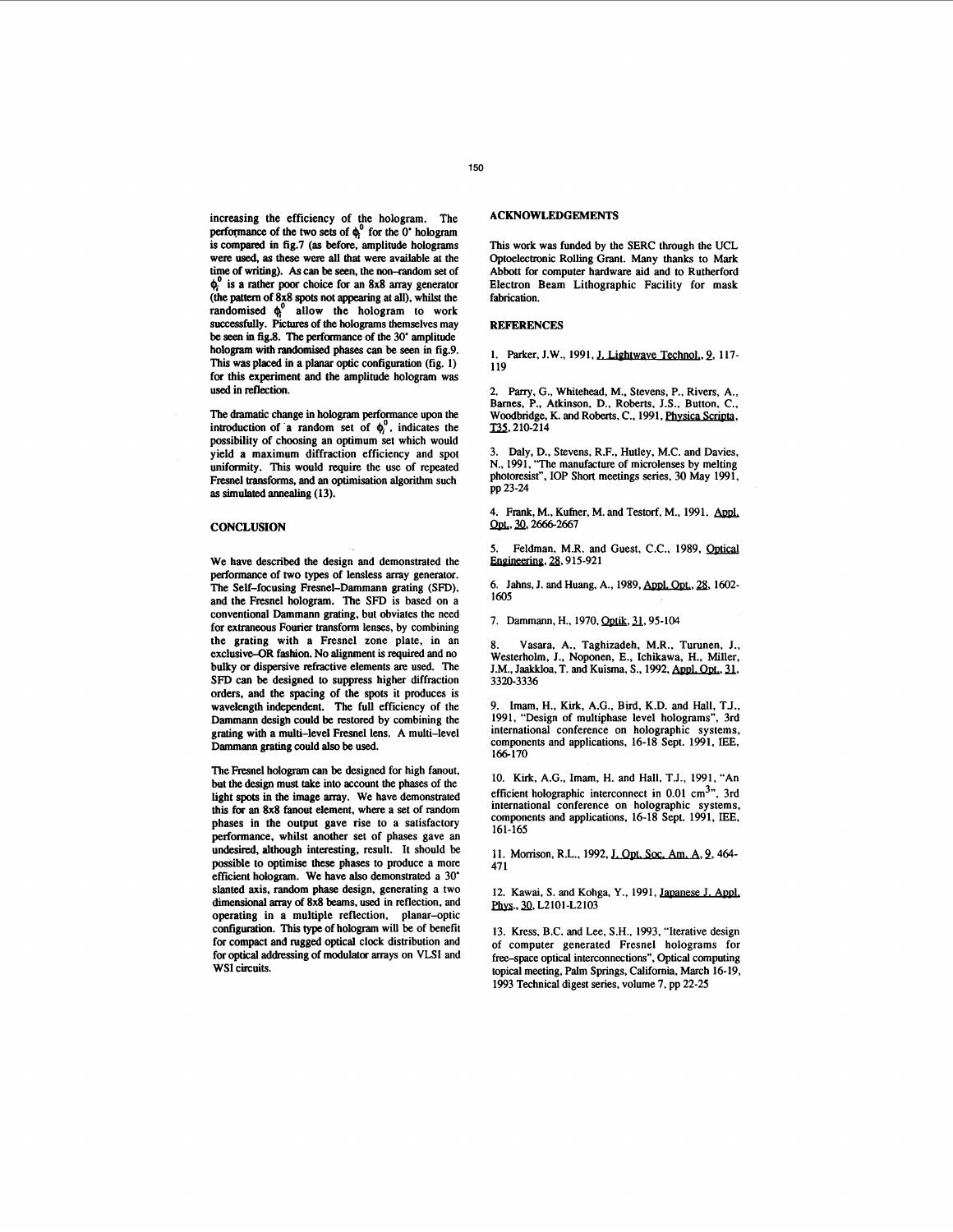